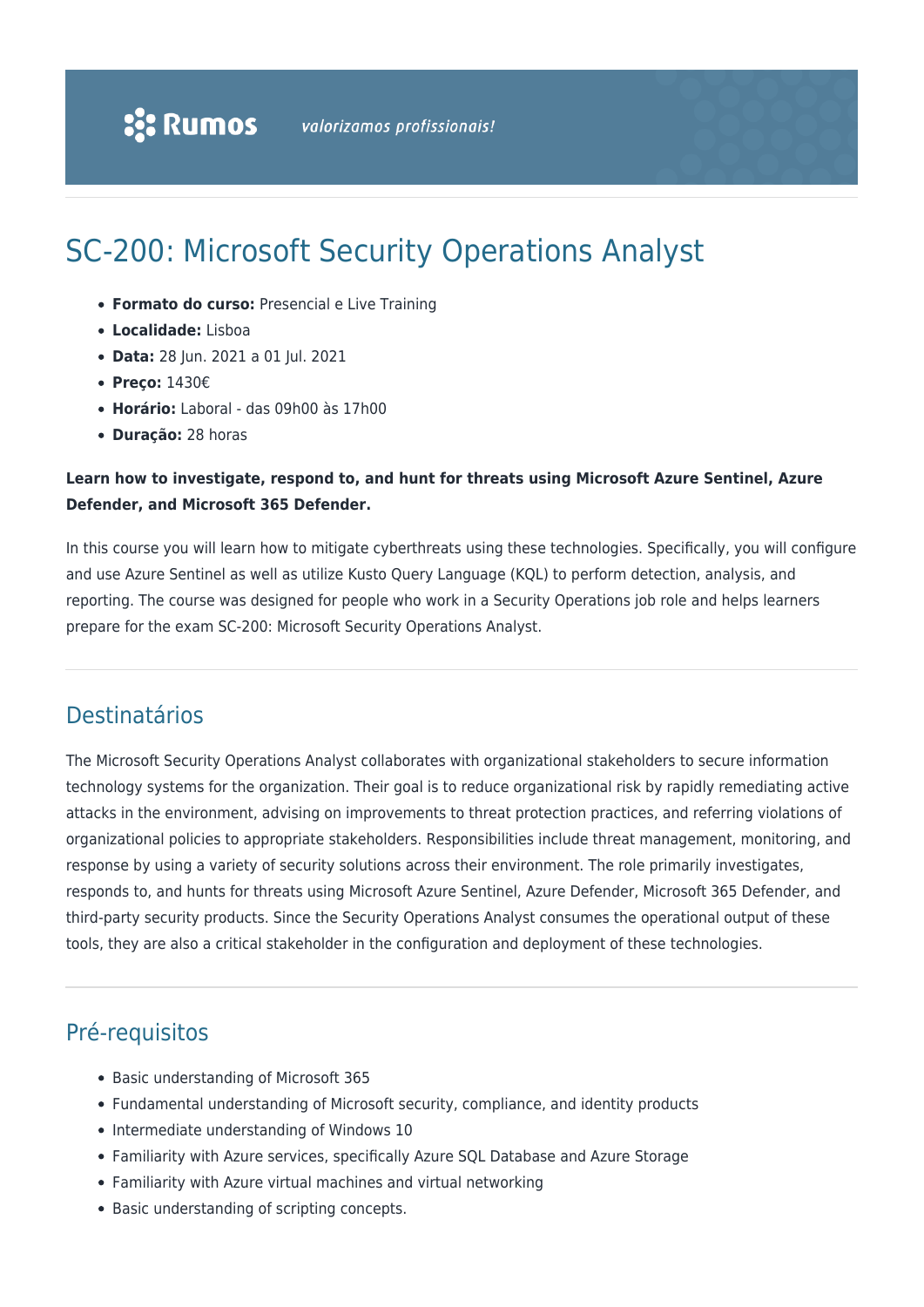# **Objectivos**

- Explain how Microsoft Defender for Endpoint can remediate risks in your environment
- Create a Microsoft Defender for Endpoint environment
- Configure Attack Surface Reduction rules on Windows 10 devices
- Perform actions on a device using Microsoft Defender for Endpoint
- Investigate domains and IP addresses in Microsoft Defender for Endpoint
- Investigate user accounts in Microsoft Defender for Endpoint
- Configure alert settings in Microsoft Defender for Endpoint
- Explain how the threat landscape is evolving
- Conduct advanced hunting in Microsoft 365 Defender
- Manage incidents in Microsoft 365 Defender
- Explain how Microsoft Defender for Identity can remediate risks in your environment.
- Investigate DLP alerts in Microsoft Cloud App Security
- Explain the types of actions you can take on an insider risk management case.
- Configure auto-provisioning in Azure Defender
- Remediate alerts in Azure Defender
- Construct KQL statements
- Filter searches based on event time, severity, domain, and other relevant data using KQL
- Extract data from unstructured string fields using KQL
- Manage an Azure Sentinel workspace
- Use KQL to access the watchlist in Azure Sentinel
- Manage threat indicators in Azure Sentinel
- Explain the Common Event Format and Syslog connector differences in Azure Sentinel
- Connect Azure Windows Virtual Machines to Azure Sentinel
- Configure Log Analytics agent to collect Sysmon events
- Create new analytics rules and queries using the analytics rule wizard
- Create a playbook to automate an incident response
- Use queries to hunt for threats
- Observe threats over time with livestream

# Programa

# **Mitigate threats using Microsoft Defender for Endpoint**

Implement the Microsoft Defender for Endpoint platform to detect, investigate, and respond to advanced threats. Learn how Microsoft Defender for Endpoint can help your organization stay secure. Learn how to deploy the Microsoft Defender for Endpoint environment, including onboarding devices and configuring security. Learn how to investigate incidents and alerts using Microsoft Defender for Endpoints. Perform advanced hunting and consult with threat experts. You will also learn how to configure automation in Microsoft Defender for Endpoint by managing environmental settings.. Lastly, you will learn about your environment's weaknesses by using Threat and Vulnerability Management in Microsoft Defender for Endpoint.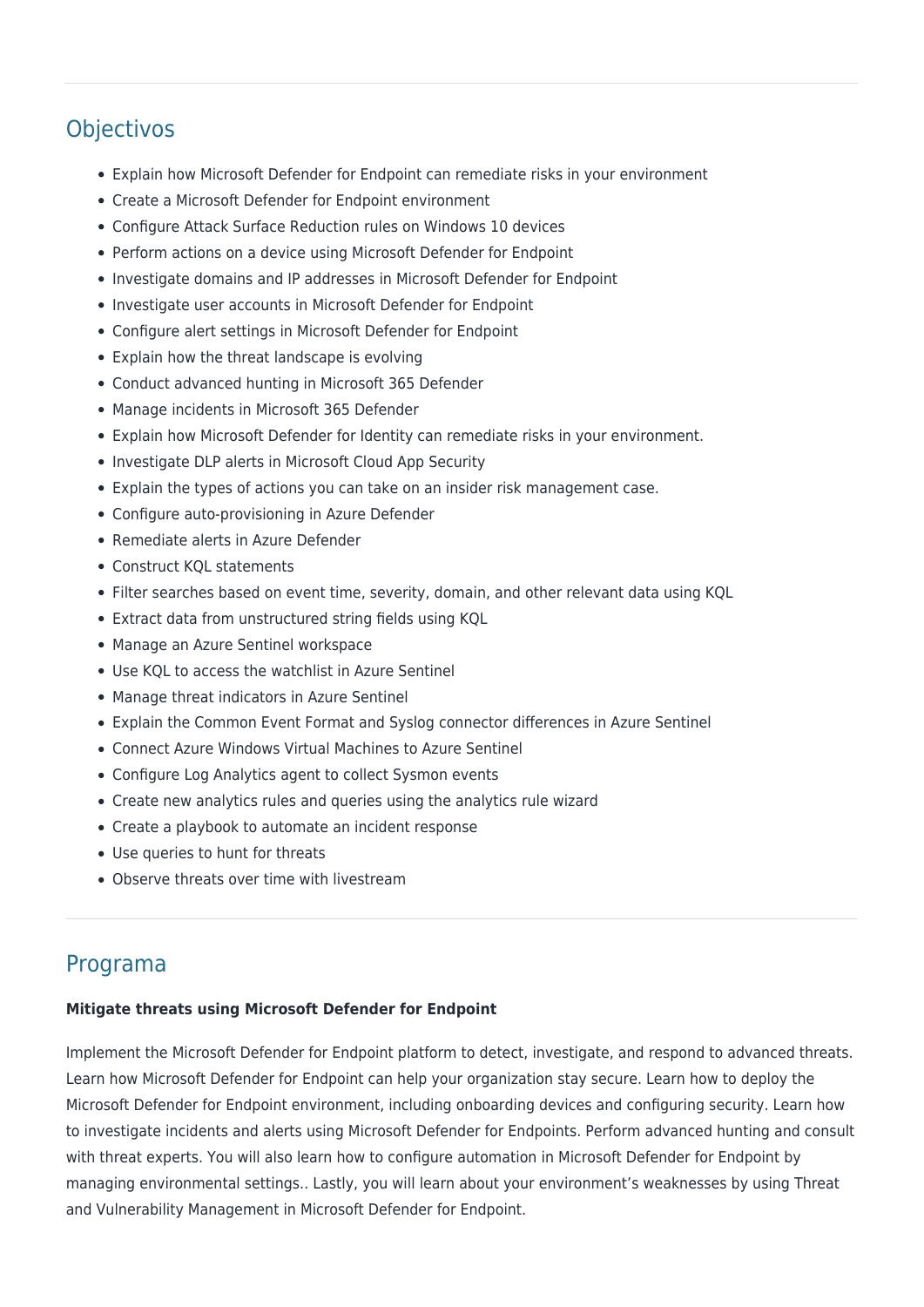#### Lessons

- Protect against threats with Microsoft Defender for Endpoint
- Deploy the Microsoft Defender for Endpoint environment
- Implement Windows 10 security enhancements with Microsoft Defender for Endpoint
- Manage alerts and incidents in Microsoft Defender for Endpoint
- Perform device investigations in Microsoft Defender for Endpoint
- Perform actions on a device using Microsoft Defender for Endpoint
- Perform evidence and entities investigations using Microsoft Defender for Endpoint
- Configure and manage automation using Microsoft Defender for Endpoint
- Configure for alerts and detections in Microsoft Defender for Endpoint
- Utilize Threat and Vulnerability Management in Microsoft Defender for Endpoint

Lab : Mitigate threats using Microsoft Defender for Endpoint

- Deploy Microsoft Defender for Endpoint
- Mitigate Attacks using Defender for Endpoint

After completing this module, students will be able to:

- Define the capabilities of Microsoft Defender for Endpoint
- Configure Microsoft Defender for Endpoint environment settings
- Configure Attack Surface Reduction rules on Windows 10 devices
- Investigate alerts in Microsoft Defender for Endpoint
- Describe device forensics information collected by Microsoft Defender for Endpoint
- Conduct forensics data collection using Microsoft Defender for Endpoint
- Investigate user accounts in Microsoft Defender for Endpoint
- Manage automation settings in Microsoft Defender for Endpoint
- Manage indicators in Microsoft Defender for Endpoint
- Describe Threat and Vulnerability Management in Microsoft Defender for Endpoint

# **Mitigate threats using Microsoft 365 Defender**

Analyze threat data across domains and rapidly remediate threats with built-in orchestration and automation in Microsoft 365 Defender. Learn about cybersecurity threats and how the new threat protection tools from Microsoft protect your organization's users, devices, and data. Use the advanced detection and remediation of identity-based threats to protect your Azure Active Directory identities and applications from compromise.

# Lessons

- Introduction to threat protection with Microsoft 365
- Mitigate incidents using Microsoft 365 Defender
- Protect your identities with Azure AD Identity Protection
- Remediate risks with Microsoft Defender for Office 365
- Safeguard your environment with Microsoft Defender for Identity
- Secure your cloud apps and services with Microsoft Cloud App Security
- Respond to data loss prevention alerts using Microsoft 365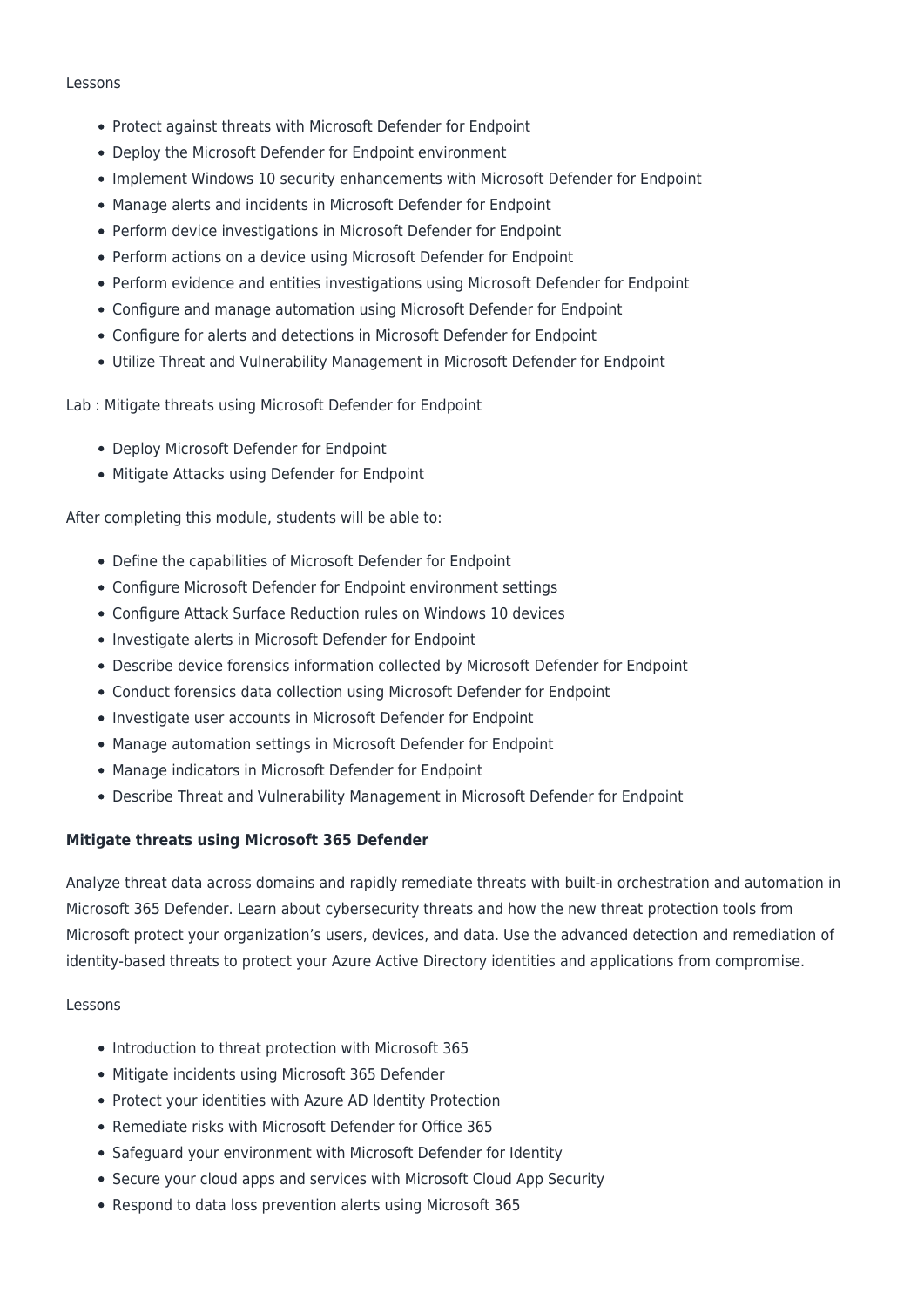• Manage insider risk in Microsoft 365

#### Lab : Mitigate threats using Microsoft 365 Defender

Mitigate Attacks with Microsoft 365 Defender

After completing this module, students will be able to:

- Explain how the threat landscape is evolving.
- Manage incidents in Microsoft 365 Defender
- Conduct advanced hunting in Microsoft 365 Defender
- Describe the investigation and remediation features of Azure Active Directory Identity Protection.
- Define the capabilities of Microsoft Defender for Endpoint.
- Explain how Microsoft Defender for Endpoint can remediate risks in your environment.
- Define the Cloud App Security framework
- Explain how Cloud Discovery helps you see what's going on in your organization

#### **Mitigate threats using Azure Defender**

Use Azure Defender integrated with Azure Security Center, for Azure, hybrid cloud, and on-premises workload protection and security. Learn the purpose of Azure Defender, Azure Defender's relationship to Azure Security Center, and how to enable Azure Defender. You will also learn about the protections and detections provided by Azure Defender for each cloud workload. Learn how you can add Azure Defender capabilities to your hybrid environment.

#### Lessons

- Plan for cloud workload protections using Azure Defender
- Explain cloud workload protections in Azure Defender
- Connect Azure assets to Azure Defender
- Connect non-Azure resources to Azure Defender
- Remediate security alerts using Azure Defender

Lab : Mitigate threats using Azure Defender

- Deploy Azure Defender
- Mitigate Attacks with Azure Defender

After completing this module, students will be able to:

- Describe Azure Defender features
- Explain Azure Security Center features
- Explain which workloads are protected by Azure Defender
- Explain how Azure Defender protections function
- Configure auto-provisioning in Azure Defender
- Describe manual provisioning in Azure Defender
- Connect non-Azure machines to Azure Defender
- Describe alerts in Azure Defender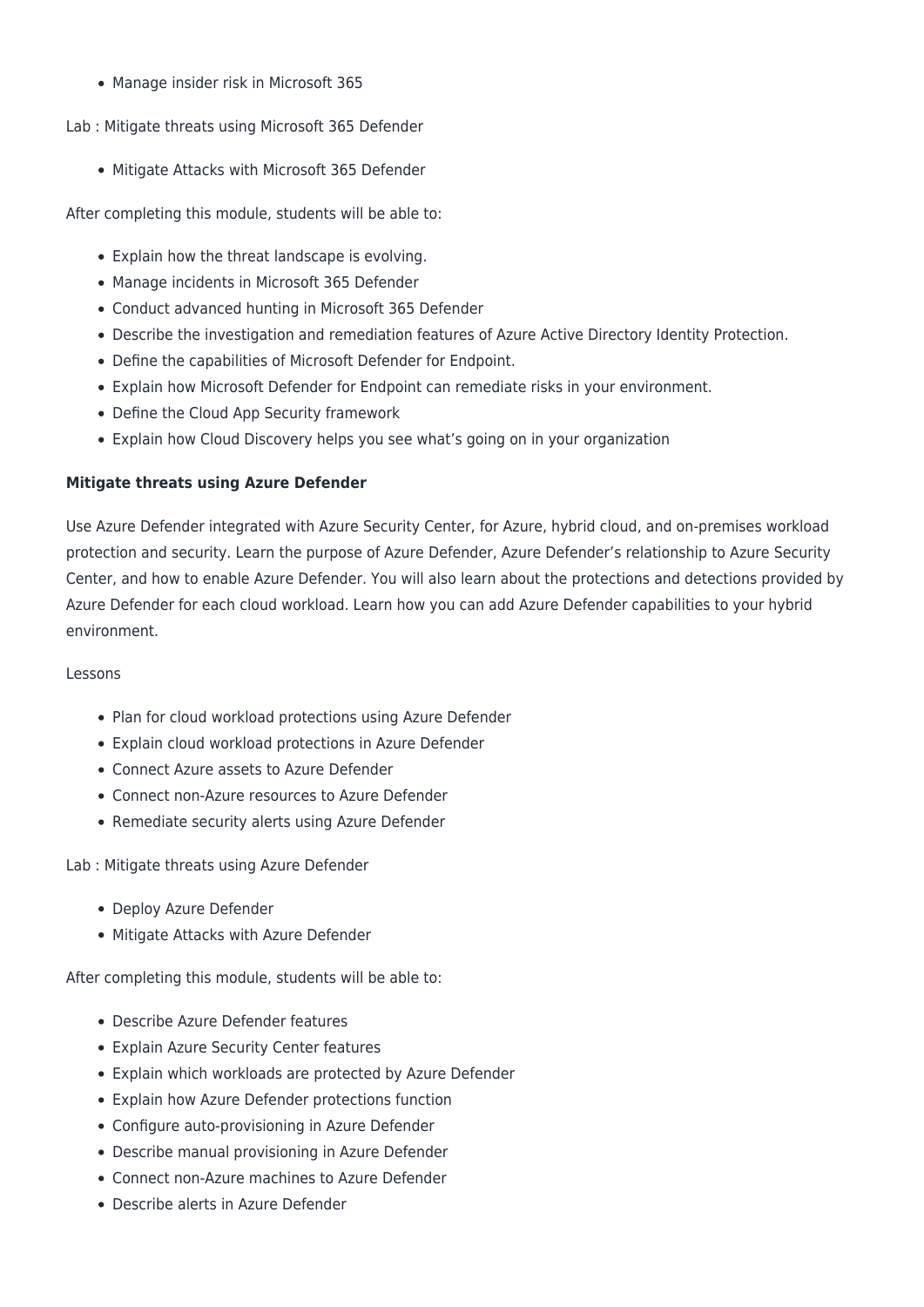- Remediate alerts in Azure Defender
- Automate responses in Azure Defender

# **Create queries for Azure Sentinel using Kusto Query Language (KQL)**

Write Kusto Query Language (KQL) statements to query log data to perform detections, analysis, and reporting in Azure Sentinel. This module will focus on the most used operators. The example KQL statements will showcase security related table queries. KQL is the query language used to perform analysis on data to create analytics, workbooks, and perform hunting in Azure Sentinel. Learn how basic KQL statement structure provides the foundation to build more complex statements. Learn how to summarize and visualize data with a KQL statement provides the foundation to build detections in Azure Sentinel. Learn how to use the Kusto Query Language (KQL) to manipulate string data ingested from log sources.

#### Lessons

- Construct KQL statements for Azure Sentinel
- Analyze query results using KQL
- Build multi-table statements using KQL
- Work with data in Azure Sentinel using Kusto Query Language

Lab : Create queries for Azure Sentinel using Kusto Query Language (KQL)

- Construct Basic KQL Statements
- Analyze query results using KQL
- Build multi-table statements using KQL
- Work with string data using KQL statements

After completing this module, students will be able to:

- Construct KQL statements
- Search log files for security events using KQL
- Filter searches based on event time, severity, domain, and other relevant data using KQL
- Summarize data using KQL statements
- Render visualizations using KQL statements
- Extract data from unstructured string fields using KQL
- Extract data from structured string data using KQL
- Create Functions using KQL

# **Configure your Azure Sentinel environment**

Get started with Azure Sentinel by properly configuring the Azure Sentinel workspace. Traditional security information and event management (SIEM) systems typically take a long time to set up and configure. They're also not necessarily designed with cloud workloads in mind. Azure Sentinel enables you to start getting valuable security insights from your cloud and on-premises data quickly. This module helps you get started. Learn about the architecture of Azure Sentinel workspaces to ensure you configure your system to meet your organization's security operations requirements. As a Security Operations Analyst, you must understand the tables, fields, and data ingested in your workspace. Learn how to query the most used data tables in Azure Sentinel.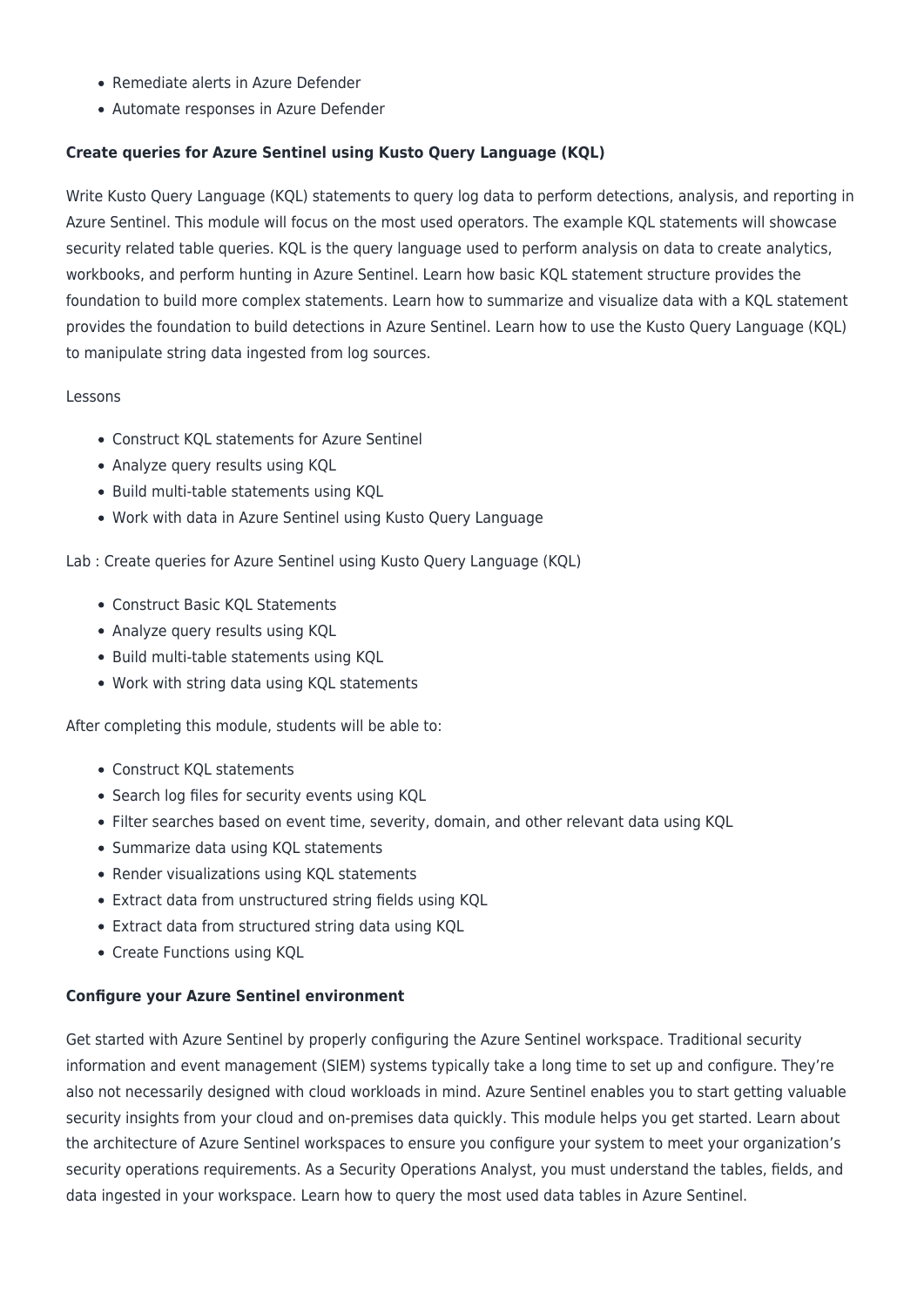#### Lessons

- Introduction to Azure Sentinel
- Create and manage Azure Sentinel workspaces
- Query logs in Azure Sentinel
- Use watchlists in Azure Sentinel
- Utilize threat intelligence in Azure Sentinel
- Lab : Configure your Azure Sentinel environment
	- Create an Azure Sentinel Workspace
	- Create a Watchlist
	- Create a Threat Indicator

After completing this module, students will be able to:

- Identify the various components and functionality of Azure Sentinel.
- Identify use cases where Azure Sentinel would be a good solution.
- Describe Azure Sentinel workspace architecture
- Install Azure Sentinel workspace
- Manage an Azure Sentinel workspace
- Create a watchlist in Azure Sentinel
- Use KQL to access the watchlist in Azure Sentinel
- Manage threat indicators in Azure Sentinel
- Use KQL to access threat indicators in Azure Sentinel

# **Connect logs to Azure Sentinel**

Connect data at cloud scale across all users, devices, applications, and infrastructure, both on-premises and in multiple clouds to Azure Sentinel. The primary approach to connect log data is using the Azure Sentinel provided data connectors. This module provides an overview of the available data connectors. You will get to learn about the configuration options and data provided by Azure Sentinel connectors for Microsoft 365 Defender.

# Lessons

- Connect data to Azure Sentinel using data connectors
- Connect Microsoft services to Azure Sentinel
- Connect Microsoft 365 Defender to Azure Sentinel
- Connect Windows hosts to Azure Sentinel
- Connect Common Event Format logs to Azure Sentinel
- Connect syslog data sources to Azure Sentinel
- Connect threat indicators to Azure Sentinel

# Lab : Connect logs to Azure Sentinel

- Connect Microsoft services to Azure Sentinel
- Connect Windows hosts to Azure Sentinel
- Connect Linux hosts to Azure Sentinel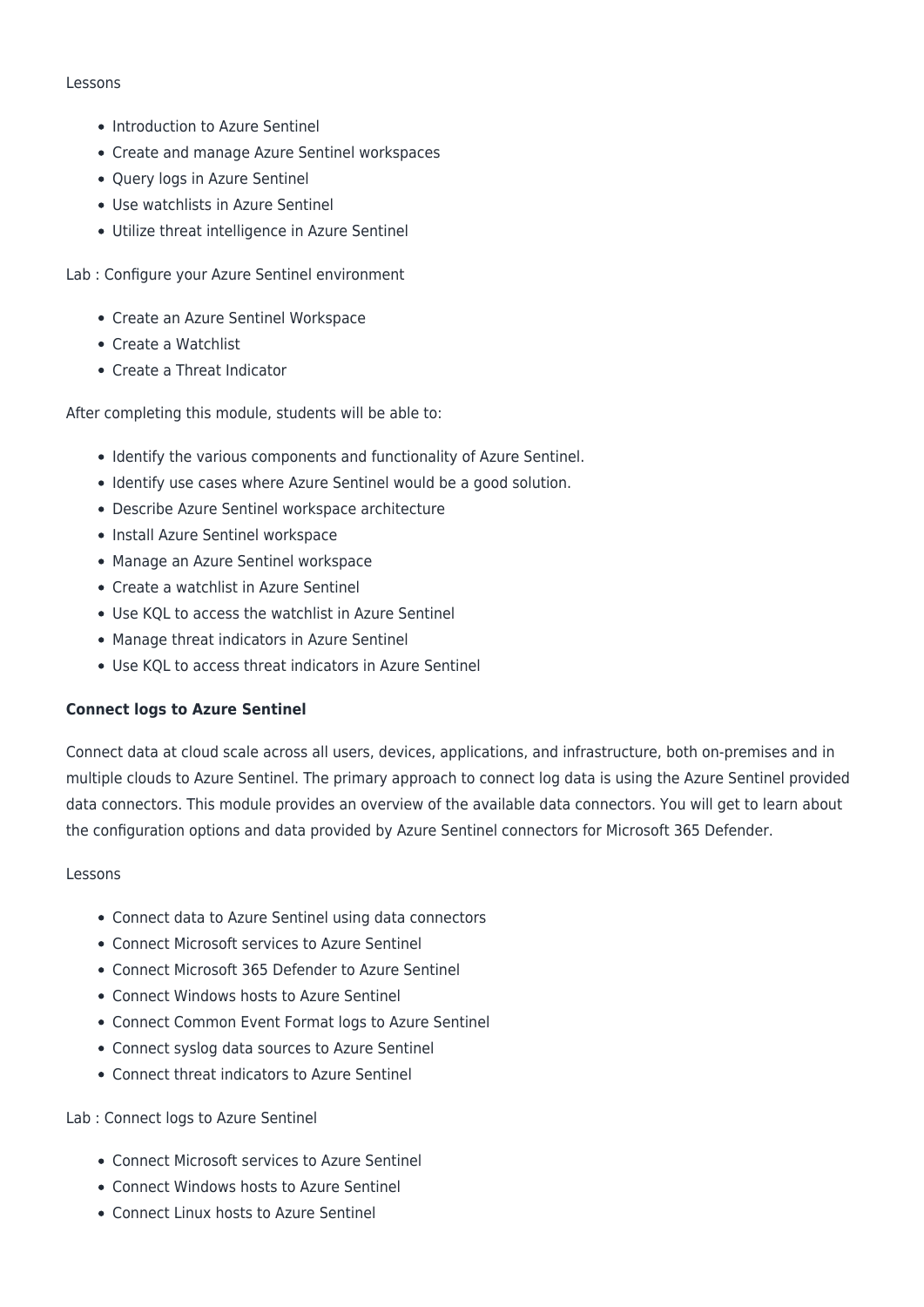Connect Threat intelligence to Azure Sentinel

After completing this module, students will be able to:

- Explain the use of data connectors in Azure Sentinel
- Explain the Common Event Format and Syslog connector differences in Azure Sentinel
- Connect Microsoft service connectors
- Explain how connectors auto-create incidents in Azure Sentinel
- Activate the Microsoft 365 Defender connector in Azure Sentinel
- Connect Azure Windows Virtual Machines to Azure Sentinel
- Connect non-Azure Windows hosts to Azure Sentinel
- Configure Log Analytics agent to collect Sysmon events
- Explain the Common Event Format connector deployment options in Azure Sentinel
- Configure the TAXII connector in Azure Sentinel
- View threat indicators in Azure Sentinel

# **Create detections and perform investigations using Azure Sentinel**

Detect previously uncovered threats and rapidly remediate threats with built-in orchestration and automation in Azure Sentinel. You will learn how to create Azure Sentinel playbooks to respond to security threats. You'll investigate Azure Sentinel incident management, learn about Azure Sentinel events and entities, and discover ways to resolve incidents. You will also learn how to query, visualize, and monitor data in Azure Sentinel.

#### Lessons

- Threat detection with Azure Sentinel analytics
- Threat response with Azure Sentinel playbooks
- Security incident management in Azure Sentinel
- Use entity behavior analytics in Azure Sentinel
- Query, visualize, and monitor data in Azure Sentinel

Lab : Create detections and perform investigations using Azure Sentinel

- Create Analytical Rules
- Model Attacks to Define Rule Logic
- Mitigate Attacks using Azure Sentinel
- Create Workbooks in Azure Sentinel

After completing this module, students will be able to:

- Explain the importance of Azure Sentinel Analytics.
- Create rules from templates.
- Manage rules with modifications.
- Explain Azure Sentinel SOAR capabilities.
- Create a playbook to automate an incident response.
- Investigate and manage incident resolution.
- Explain User and Entity Behavior Analytics in Azure Sentinel
- Explore entities in Azure Sentinel